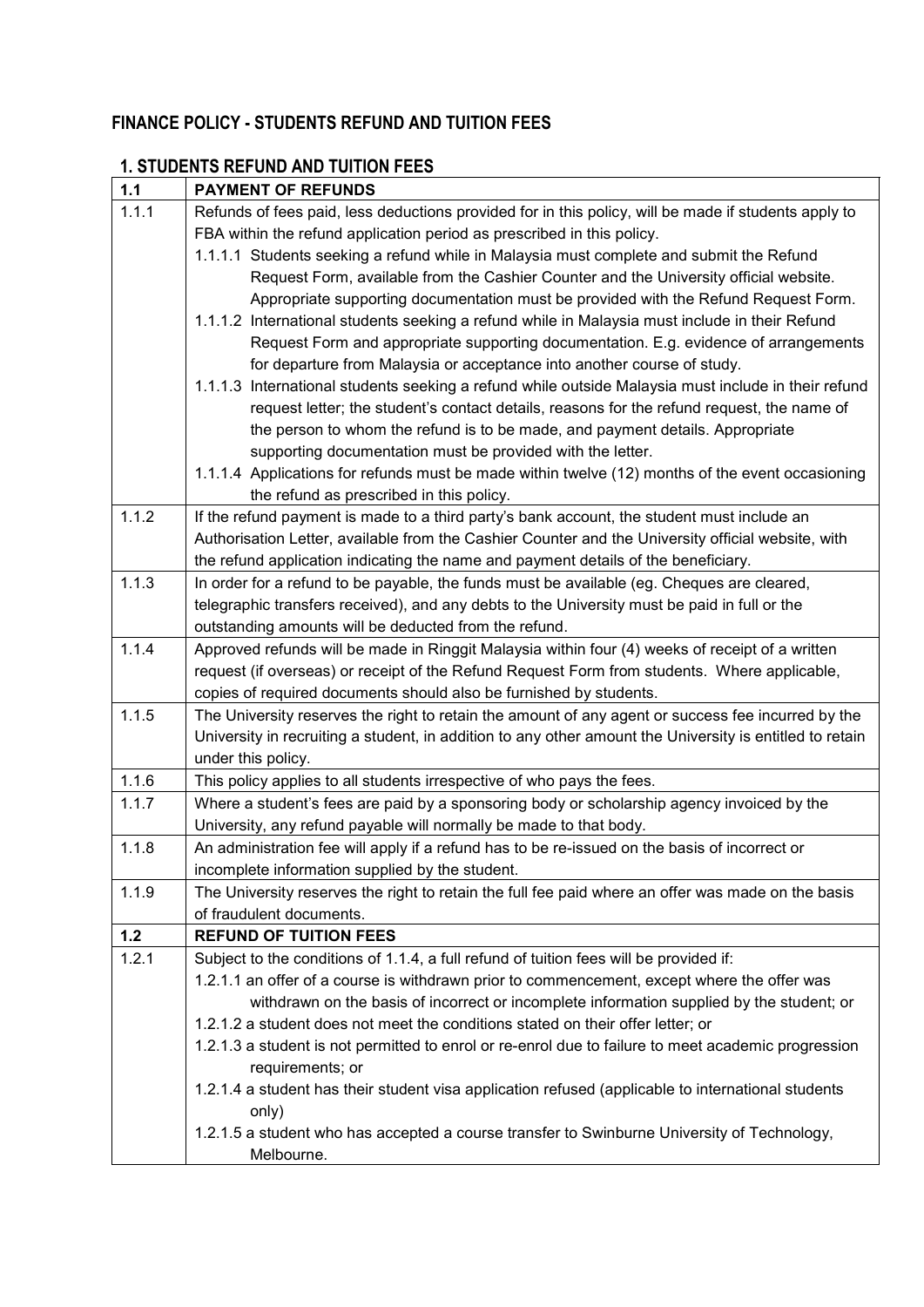| 1.2.2 | If a commencing student decided to withdraw from the offer or has their enrolment cancelled             |  |  |
|-------|---------------------------------------------------------------------------------------------------------|--|--|
|       | before the commencement of a course, refund of tuition fees, less 10% of the fees payable stated        |  |  |
|       | in their offer letter or the fees incurred in the enrolment subjected to Section 1.2.3 and 1.2.4 below. |  |  |
| 1.2.3 | If a commencing or continuing student enrolled in a course running on a short semester;                 |  |  |
|       | 1.2.3.1 A refund of tuition fees, less 50% of the fee payable if student withdraws, takes a leave of    |  |  |
|       | absence, or has their enrolment cancelled within two (2) weeks after the commencement                   |  |  |
|       | of a course.                                                                                            |  |  |
|       | 1.2.3.2 No refund is payable if a student enrolled in a course withdraws, takes a leave of absence,     |  |  |
|       | or has their enrolment cancelled after two (2) weeks of the commencement of a course.                   |  |  |
| 1.2.4 | If a commencing or continuing student enrolled in a course running on a long semester;                  |  |  |
|       | 1.2.4.1 A refund of tuition fees, less 50% of the fee payable if student withdraws, takes a leave of    |  |  |
|       | absence, or has their enrolment cancelled within four (4) weeks after the commencement                  |  |  |
|       | of a course.                                                                                            |  |  |
|       | 1.2.4.2 No refund is payable if a student enrolled in a course withdraws, takes a leave of absence,     |  |  |
|       | or has their enrolment cancelled after four (4) weeks of the commencement of a course.                  |  |  |
| 1.2.5 | Where a commencing or continuing student takes leave of absence within four (4) weeks of the            |  |  |
|       | commencement of a course, money paid will be retained as a deposit for the course. If the student       |  |  |
|       | returns to study after the allowed period of leave, the pre-paid fees will be used to pay the fees in   |  |  |
|       | the relevant study period. If the student does not return to study after the allowed period of leave,   |  |  |
|       | the refund provisions for students in Section 1.2 of this policy apply. Students must apply for a       |  |  |
|       | refund within the refund application period as specified in Section 1.1 of this policy.                 |  |  |
| 1.2.6 | The refund policy is also applicable to students under the study abroad or exchange program.            |  |  |
| 1.3   | <b>REFUNDS IN EXCEPTIONAL CIRCUMSTANCES</b>                                                             |  |  |
|       |                                                                                                         |  |  |
| 1.3.1 | Exceptional circumstances may be accepted as grounds for a full or partial refund of any pre-paid       |  |  |
|       | tuition fees, where a student would not otherwise be eligible for a refund, at the discretion of FBA.   |  |  |
|       | Exceptional circumstances include but are not limited to:                                               |  |  |
|       | 1.3.1.1 A major illness or disability affecting the student; or                                         |  |  |
|       | 1.3.1.2 The death of the student or a close family member (parent, sibling, spouse, or child); or       |  |  |
|       | 1.3.1.3 A political, civil or natural event in the student's home country that prevents the student     |  |  |
|       | from continuing their study in Malaysia                                                                 |  |  |
| 1.4   | <b>CHANGE OF INTAKE</b>                                                                                 |  |  |
| 1.4.1 | Commencing students, who wish to change to a later intake, must notify MSR in writing prior to          |  |  |
|       | the course commencement date. A new offer will be issued advising of their new course                   |  |  |
|       | commencement date, subject to course availability. A place may only be deferred for up to twelve        |  |  |
|       | $(12)$ months.                                                                                          |  |  |
| 1.4.2 | Where a student changes intake any moneys paid to accept the course will be retained as a               |  |  |
|       | deposit. The intake fee structure where tuition fee is determined is subject to changes in              |  |  |
|       | accordance to provision in Section 1.17.                                                                |  |  |
| 1.4.3 | If, after changing intake, a student gives written notice that they do not intend to take up their      |  |  |
|       | place, the refund provisions for students in Section 1.2 of this policy apply. Students must apply      |  |  |
|       | for a refund within the refund application period as specified in Section 1.1 of this policy.           |  |  |
| 1.4.4 | It is possible that changing intakes may affect a student's visa. Students are advised to contact       |  |  |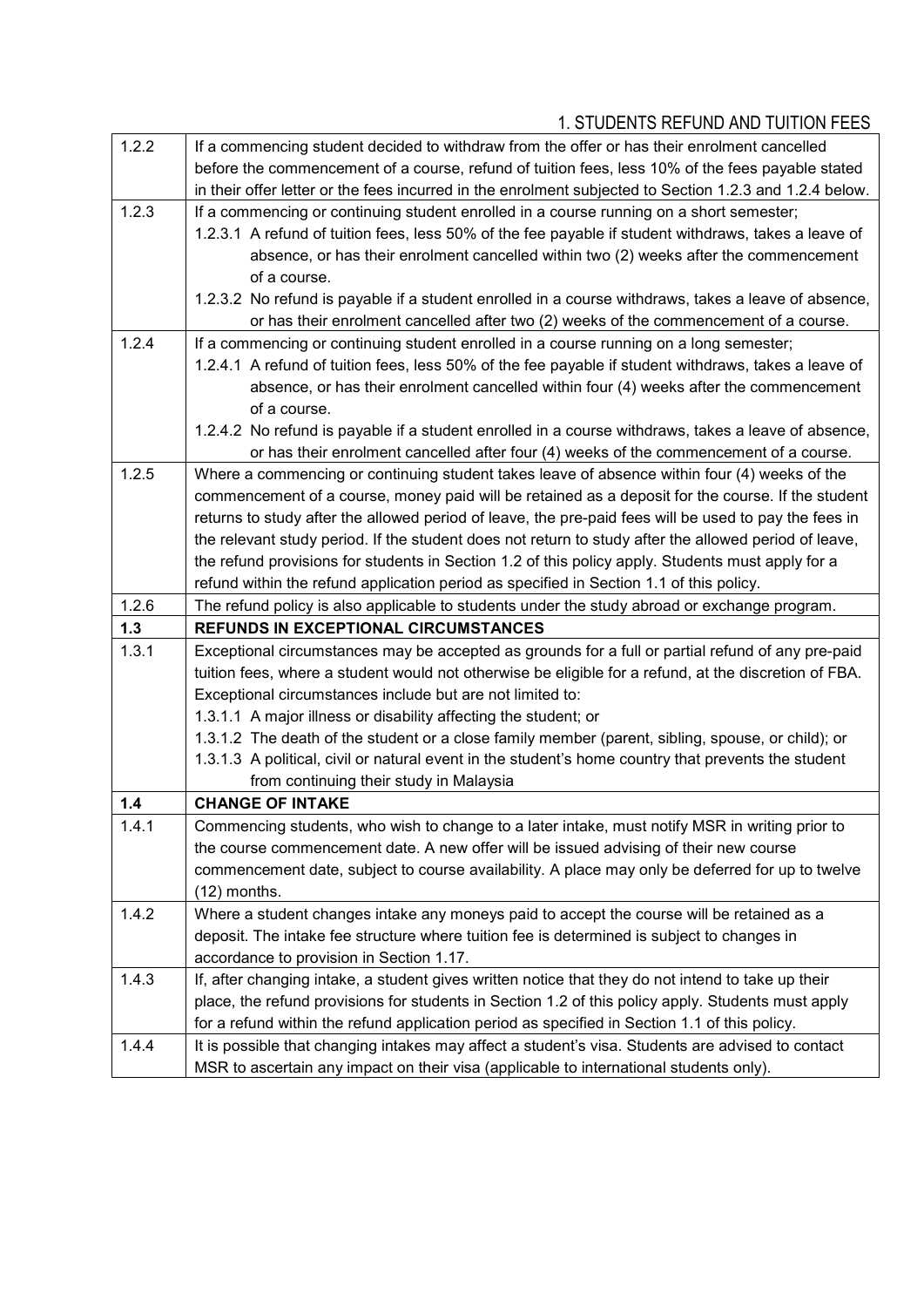| 1.5          | <b>REFUNDS FOR UNITS OF STUDY</b>                                                                                       |  |
|--------------|-------------------------------------------------------------------------------------------------------------------------|--|
| 1.5.1        | A full refund of tuition fees for those units of study will be provided if                                              |  |
|              | 1.5.1.1 a student withdraws from the unit(s) of study that does not meet the pre-requisite                              |  |
|              | requirement.                                                                                                            |  |
|              | 1.5.1.2 a student has time-table clashes (proof of a clash has to be submitted to FBA).                                 |  |
|              | 1.5.1.3 a student is not approved to enrol into the unit of study by the Faculty (it must be                            |  |
|              | acknowledged by the co-ordinator).                                                                                      |  |
| 1.5.2        | A commencing or continuing student enrolled in a course running on a short semester who                                 |  |
|              | withdraws from units of study (but not the course) will be entitled to the following refund of tuition                  |  |
|              | fees for those units of study if:                                                                                       |  |
|              | 1.5.2.1 A refund of unit tuition fees, less 50% of the fee payable if a student enrolled in a course                    |  |
|              | withdraws from units of study within two (2) weeks after the commencement of a course.                                  |  |
|              | 1.5.2.2 No refund is payable if a student enrolled in a course who withdraws from units of study                        |  |
|              | after two (2) weeks of commencement of a course.                                                                        |  |
| 1.5.3        | A commencing or continuing student enrolled in a course running on a long semester who                                  |  |
|              | withdraws from units of study (but not the course) will be entitled to the following refund of tuition                  |  |
|              | fees for those units of study if:                                                                                       |  |
|              | 1.5.3.1 A refund of unit tuition fees, less 50% of the fee payable if a student enrolled in a course                    |  |
|              | withdraws from units of study within four (4) weeks after the commencement of a course.                                 |  |
|              | 1.5.3.2 No refund is payable if a student enrolled in a course who withdraws from units of study                        |  |
|              | after four (4) weeks of commencement of a course.                                                                       |  |
| 1.5.4        | Students enrolled under the study abroad or exchange program who withdraw from units of study                           |  |
|              | (but not the course) are not entitled to any refund.                                                                    |  |
| 1.6          | <b>ELECTIVES PLUS TEACHING PERIOD</b>                                                                                   |  |
| 1.6.1        | An optional Electives Plus may be offered in some courses during the summer/winter teaching                             |  |
|              | period. Students may be able to complete units of study in this teaching period which can be                            |  |
|              | credited toward their course.                                                                                           |  |
| 1.6.2        | No refund will be provided for enrolments in the Electives Plus program after commencement of                           |  |
|              | teaching period.<br>PROFESSIONAL ACCOUNTING COURSE                                                                      |  |
| 1.7<br>1.7.1 | Tuition classes for professional accounting course may be offered to qualified student who wished                       |  |
|              | to undertake the professional qualification.                                                                            |  |
| 1.7.2        |                                                                                                                         |  |
|              | The fee for the course is subject to tax (if any).                                                                      |  |
| 1.7.3        | Student is required to make full payment in advance before registration for the course.                                 |  |
| 1.7.4        | No refund will be provided for enrolments in the Professional Accounting Course after                                   |  |
| 1.8          | commencement of teaching period.<br><b>NON-REFUNDABLE FEES</b>                                                          |  |
|              |                                                                                                                         |  |
| 1.8.1        | The local student application fee, international student processing fee and insurance premium are                       |  |
| 1.8.2        | not refundable.<br>Where a materials fee or other fees related to the courses, which is separate from the tuition fees, |  |
|              | is payable for a course, these fees are not refundable.                                                                 |  |
|              |                                                                                                                         |  |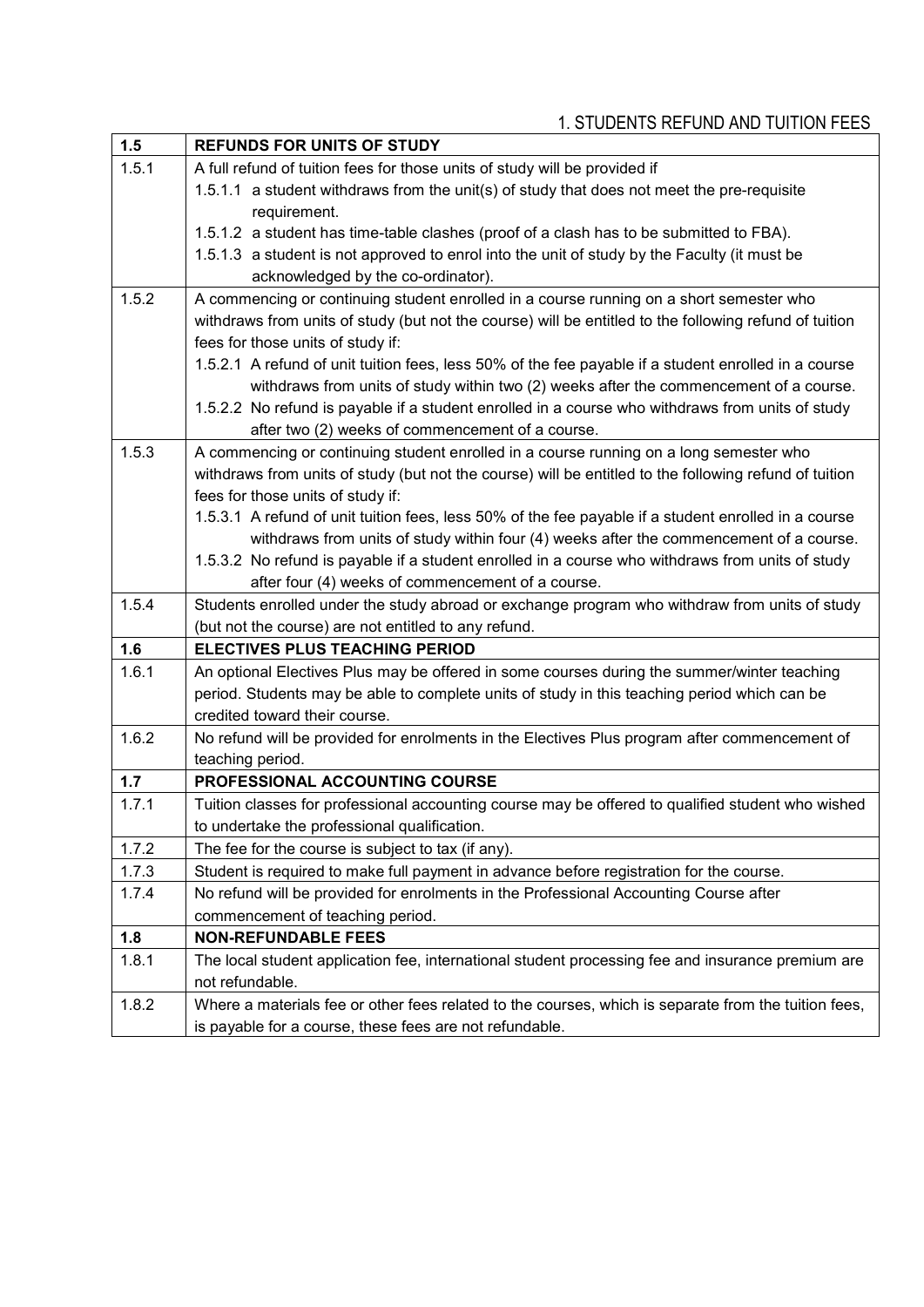| 1.9    | <b>FULL REFUND OF TUITION FEES</b>                                                                     |
|--------|--------------------------------------------------------------------------------------------------------|
| 1.9.1  | Notwithstanding anything in this policy, a full refund of tuition fees will be provided within two (2) |
|        | weeks of the default day if:                                                                           |
|        | 1.9.1.1 The University does not commence a course, or a revised accredited course on the               |
|        | agreed start date; or                                                                                  |
|        | 1.9.1.2 The University is unable to continue to provide a course or a revised accredited course to     |
|        | a student after commencement but prior to completion; or                                               |
|        | 1.9.1.3 A course cannot be provided in full and a student has not withdrawn prior to sanctions         |
|        | being imposed on the University.                                                                       |
|        | And the student has not withdrawn before the default day.                                              |
| 1.9.2  | In the event of a course not being delivered, the University may offer a student a place in an         |
|        | alternative course at the University's expense. Where a student accepts the alternative course in      |
|        | writing, the University is relieved of its liability to pay a refund under 1.9.1.                      |
| 1.10   | <b>REFUND OF INTERNATIONAL DEPOSIT</b>                                                                 |
| 1.10.1 | A full refund of international deposit will be provided to:                                            |
|        | 1.10.1.1 A commencing or continuing student who has completed the course; or                           |
|        | 1.10.1.2 A commencing or continuing student who has been accepted and have transferred the             |
|        | course to Swinburne University of Technology, Melbourne; or                                            |
|        | 1.10.1.3 A commencing or continuing student who has withdrawn from the course.                         |
| 1.10.2 | No refund will be provided for a commencing or continuing student who had been deported by the         |
|        | IDM. However, the student is entitled to the other pre-paid fees less fee payable, as specified in     |
|        | Sections 1.2 and 1.8 above.                                                                            |
| 1.11   | <b>UNCLAIMED MONEYS</b>                                                                                |
| 1.11.1 | Pursuant to the provisions of the Unclaimed Moneys Act 1965, the University is obliged to              |
|        | surrender the unclaimed moneys to the Registrar of Unclaimed Money (JANM).                             |
| 1.11.2 | Queries regarding unclaimed moneys already sent should be referred to the Registrar of                 |
|        | Unclaimed Money (JANM) (information available at www.anm.gov.my). The owner of the                     |
|        | unclaimed moneys may recover the moneys from the Registrar in accordance to Part II of the Act.        |
| 1.12   | <b>GRIEVANCE HANDLING</b>                                                                              |
| 1.12.1 | Any grievance regarding issues administered by FBA and any petition regarding decisions relating       |
|        | to this policy should be lodged in writing and addressed to the Registrar and the, Director, FBA       |
|        | within twenty (20) working days of the event giving rise to the grievance or the student receiving     |
|        | the original decision from the University.                                                             |
| 1.12.2 | A review of a student's grievance/petition will commence within ten (10) working days of the           |
|        | written grievance/petition being lodged. The student will be given a written statement of the          |
|        | outcome of their grievance/petition, including reasons for the outcome.                                |
| 1.12.3 | Any decision made on the grievance/petition shall be considered within the University's policies,      |
|        | statutes and regulations.                                                                              |
| 1.13   | <b>ANCILLARY FEES SCHEDULE</b>                                                                         |
|        | The University charges a range of ancillary fees which can be viewed in the Ancillary Fees Policy      |
|        | which is available in the University official website.                                                 |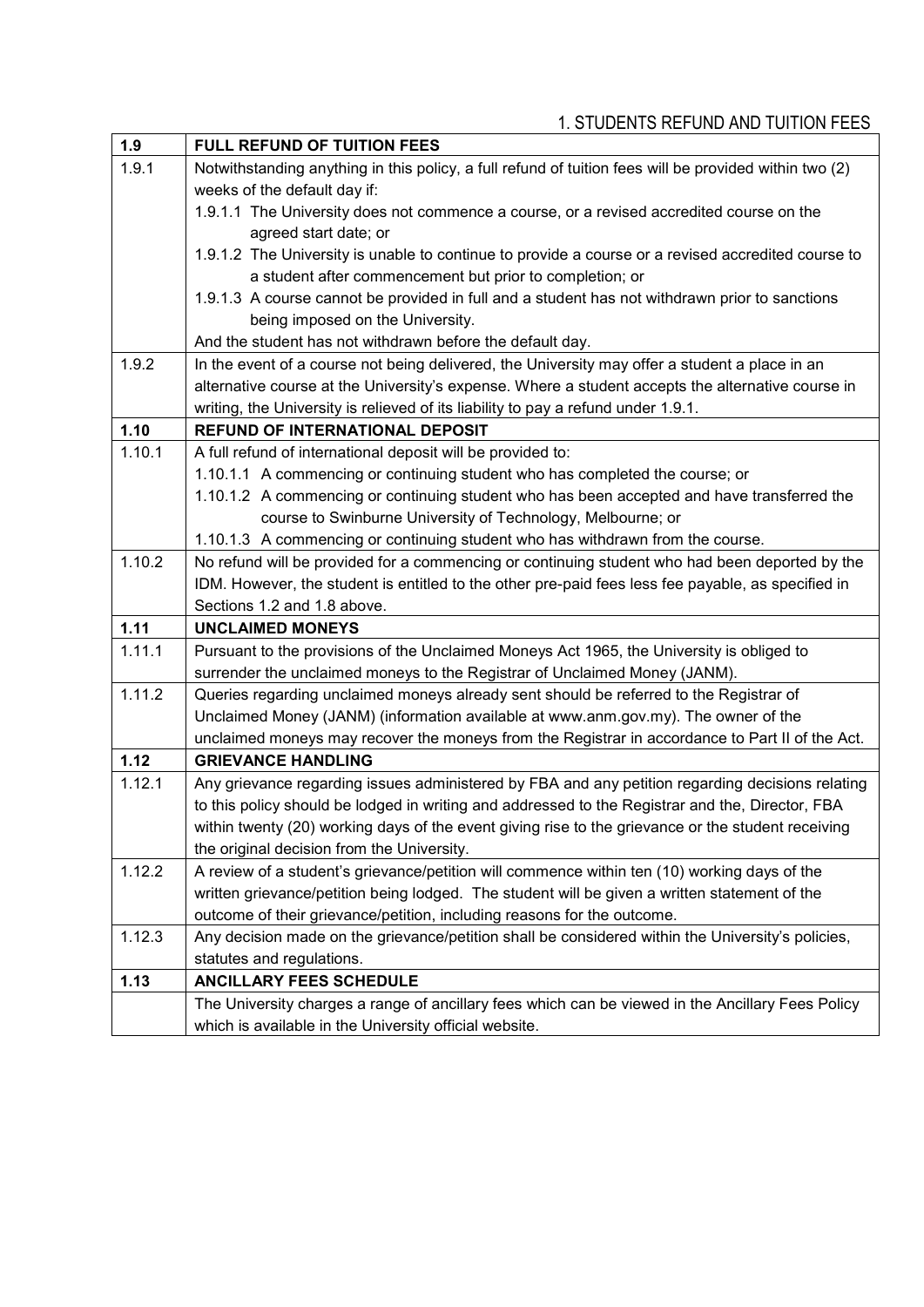| 1.14   | PERSONAL DATA PROTECTION ACT 2010 ON SHARING OF PERSONAL INFORMATION                                 |
|--------|------------------------------------------------------------------------------------------------------|
|        | Personal information about students is collected as part of the application and enrolment process    |
|        | and during their ongoing enrolment at the University, to ensure student compliance with the          |
|        | conditions of their visas and their obligations under Malaysian immigration laws generally.          |
|        | Information collected about students can be provided, in certain circumstances, to the Malaysian     |
|        | Government and designated authorities. This information includes personal and contact details,       |
|        | course enrolment details and changes, and the circumstances of any suspected breach by the           |
|        | student of a student visa condition. In other instances information collected can be disclosed       |
|        | without a student's consent where authorised or required by law.                                     |
| 1.15   | STUDENT'S OBLIGATION TO NOTIFY CHANGE OF ADDRESS                                                     |
|        | Students must advise Student Engagement of any changes in their correspondence and                   |
|        | permanent addresses and phone numbers (including mobile phone number) and personal email             |
|        | address within seven (7) days of the change.                                                         |
| 1.16   | STUDENT'S OBLIGATION TO MAINTAIN VISA AND INSURANCE                                                  |
|        | International students must ensure that they maintain a valid visa and insurance required by the     |
|        | IDM.                                                                                                 |
|        | The University will arrange for the insurance as required by the IDM for the students. However,      |
|        | students are responsible to pay for the insurance premium.                                           |
|        | Student is also responsible for the application for the visa renewal one month before expiry.        |
| 1.17   | <b>TUITION FEES</b>                                                                                  |
| 1.17.1 | Tuition fee is charged based on the standard full time study load of a course.                       |
| 1.17.2 | Students who undertake more or less than the standard full time study load in a teaching period      |
|        | will have their fee adjusted accordingly.                                                            |
| 1.17.3 | Students who enrol from 2009 to 2012 will be charged the annual tuition fee applicable at the time   |
|        | of enrolment into their course. Fees may be subject to no more than a 5% increase per annum in       |
|        | each subsequent year of enrolment.                                                                   |
| 1.17.4 | Students who enrol from 2013 to 2014 will be charged the tuition fee applicable at the time of       |
|        | enrolment into their course. Fees may be subject to no more than a 5.5% increase per annum in        |
|        | each subsequent year of enrolment.                                                                   |
| 1.17.5 | Students who enrol from 2015 onwards will be charged the tuition fee applicable at the time of       |
|        | enrolment into their course. Fees may be subject to no more than a 7% increase per annum in          |
|        | each subsequent year of enrolment.                                                                   |
| 1.17.6 | Students who transfer from one course to another at the same level and within the same               |
|        | discipline, the previous intake fee structure remain applicable                                      |
| 1.17.7 | Students who transfer from one course to another at the same level but to a different discipline,    |
|        | the new intake fee structure of the new discipline is applicable. For example, student transfer from |
|        | Engineering to Business course, or Double Degree Engineering to Single Degree Engineering            |
|        | course, the new intake fee structure of the latter course applies.                                   |
| 1.17.8 | Students who progress to another course at a different level after completing the previous course,   |
|        | the new intake fee structure of the new course is applicable.                                        |
|        | For example, student progress from Bachelor Degree to Postgraduate course, the new intake fee        |
|        | structure of the Postgraduate course applies.                                                        |
| 1.17.9 | Students who progress to another course at the same level after completing the previous course,      |
|        | the new intake fee structure of the new course is applicable.                                        |
|        | For example, student completed Bachelor of Business (Accounting) and progress to Bachelor of         |
|        | Computer Science, the new intake fee structure of the latter course applies.                         |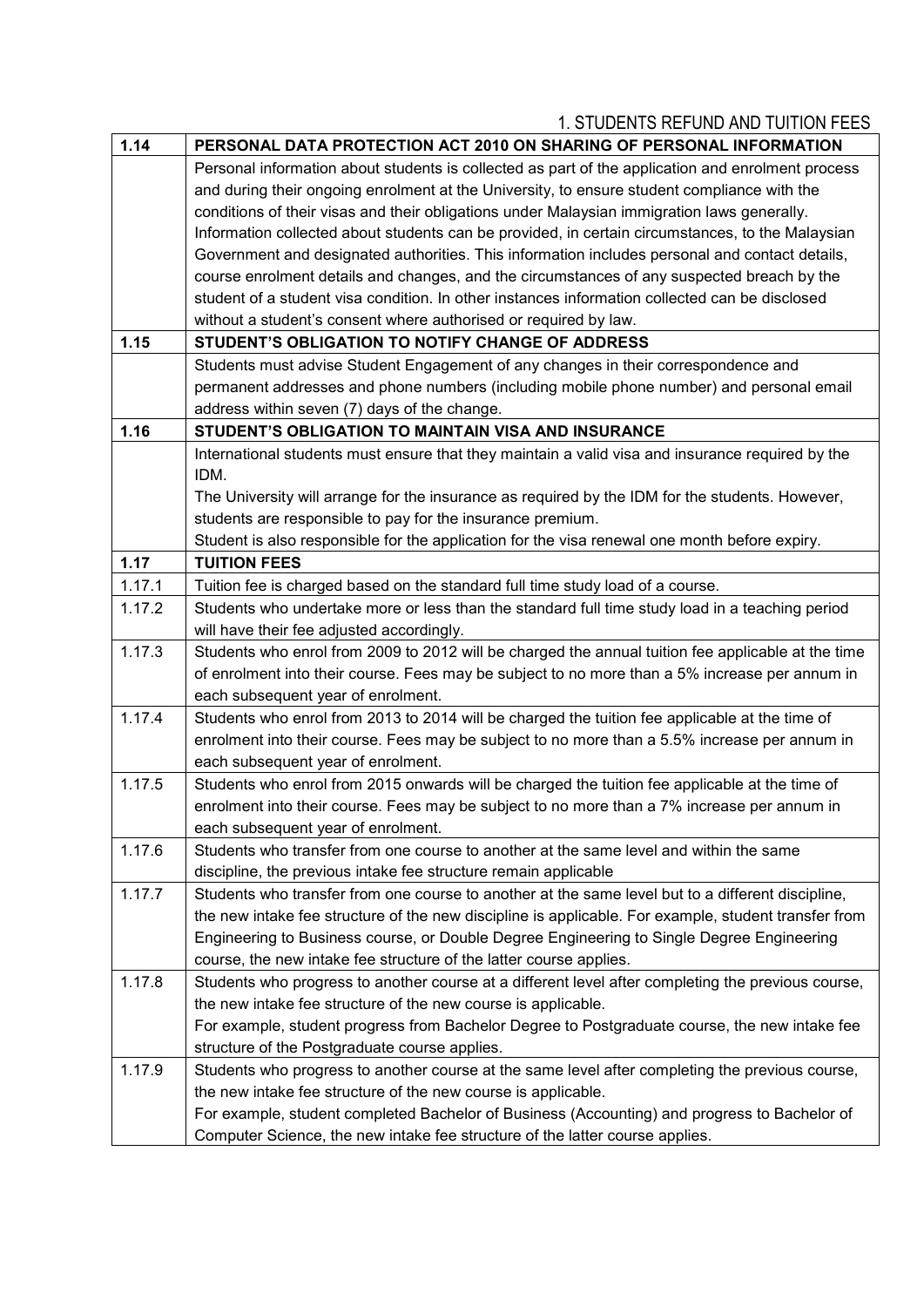| 1.17.10 | Students who had withdrawn or been excluded or has been absent for more than the allowed            |
|---------|-----------------------------------------------------------------------------------------------------|
|         | period of leave and re-apply to study with the University, the new intake fee structure of that     |
|         | course is applicable.                                                                               |
| 1.17.11 | Students who transfer from one course to another at a different level, the new intake fee structure |
|         | of the new course is applicable.                                                                    |
|         | For example, student currently in a Foundation course is now able to transfer to a Degree course    |
|         | without completion of the Foundation course (due to exemption), the new intake fee structure of     |
|         | the Degree course applies.                                                                          |
| 1.17.12 | Students who enrol into a single unit of study which does not contribute to the completion to       |
|         | current enrolled course, the unit fee will be based on the new intake fee structure of the course   |
|         | where the unit belongs to.                                                                          |
|         | For example, an Engineering student who takes a Business unit as a single unit of study, the unit   |
|         | fee will be based on the new intake fee structure of the Business course.                           |
| 1.17.13 | Commencing students who change their intake must pay the tuition fee applicable at the time of      |
|         | enrolment into the course.                                                                          |
| 1.17.14 | Continuing students who apply leave of absence must pay the tuition fee applicable at the time of   |
|         | enrolment into the course.                                                                          |
| 1.17.15 | Additional tuition fees are payable if:                                                             |
|         | 1.17.15.1 a student is enrolling in an additional unit of study with the approval of their School   |
|         | discipline. The approval is subject to availability of a place and that the unit of study           |
|         | does not clash with the other already enrolled units of study; or                                   |
|         | 1.17.15.2 a student is repeating a failed unit(s) of study.                                         |
| 1.17.16 | Commencing international students must pay all outstanding dues specified in their offer letter and |
|         | provide the documentation required by the University before proceeding to visa application.         |
| 1.18    | <b>PAYMENT OF TUITION FEE</b>                                                                       |
| 1.18.1  | By submitting the Offer Acceptance Form or paying the deposit, a student is deemed to have          |
|         | entered into a contract to pay the tuition fees by the due dates.                                   |
| 1.18.2  | Tuition fees for both commencing and continuing students are normally payable within seven (7)      |
|         | working days after the commencement of the semester.                                                |
| 1.18.3  | Tuition fees for both commencing and continuing students enrolled after the commencement of         |
|         | the semester are payable within seven (7) working days after the Fee Invoice date.                  |
| 1.18.4  | The University will not be liable for any discrepancies or shortfall (e.g. bank charges, loss in    |
|         | foreign currency exchange, etc) from the payment made by the currencies other than Ringgit          |
|         | Malaysia and the same shall be borne by the students. If there are any such discrepancies or        |
|         | shortfall, then the said discrepancies or shortfall must be fully paid to the University before the |
|         | students are considered to have fully paid the fees.                                                |
| 1.18.5  | Students undertaking a course with teaching periods outside the standard academic year may be       |
|         | required to make additional payments.                                                               |
| 1.18.6  | Students undertaking additional units outside the standard academic year for their course are       |
|         | subject to the due dates specified by the University.                                               |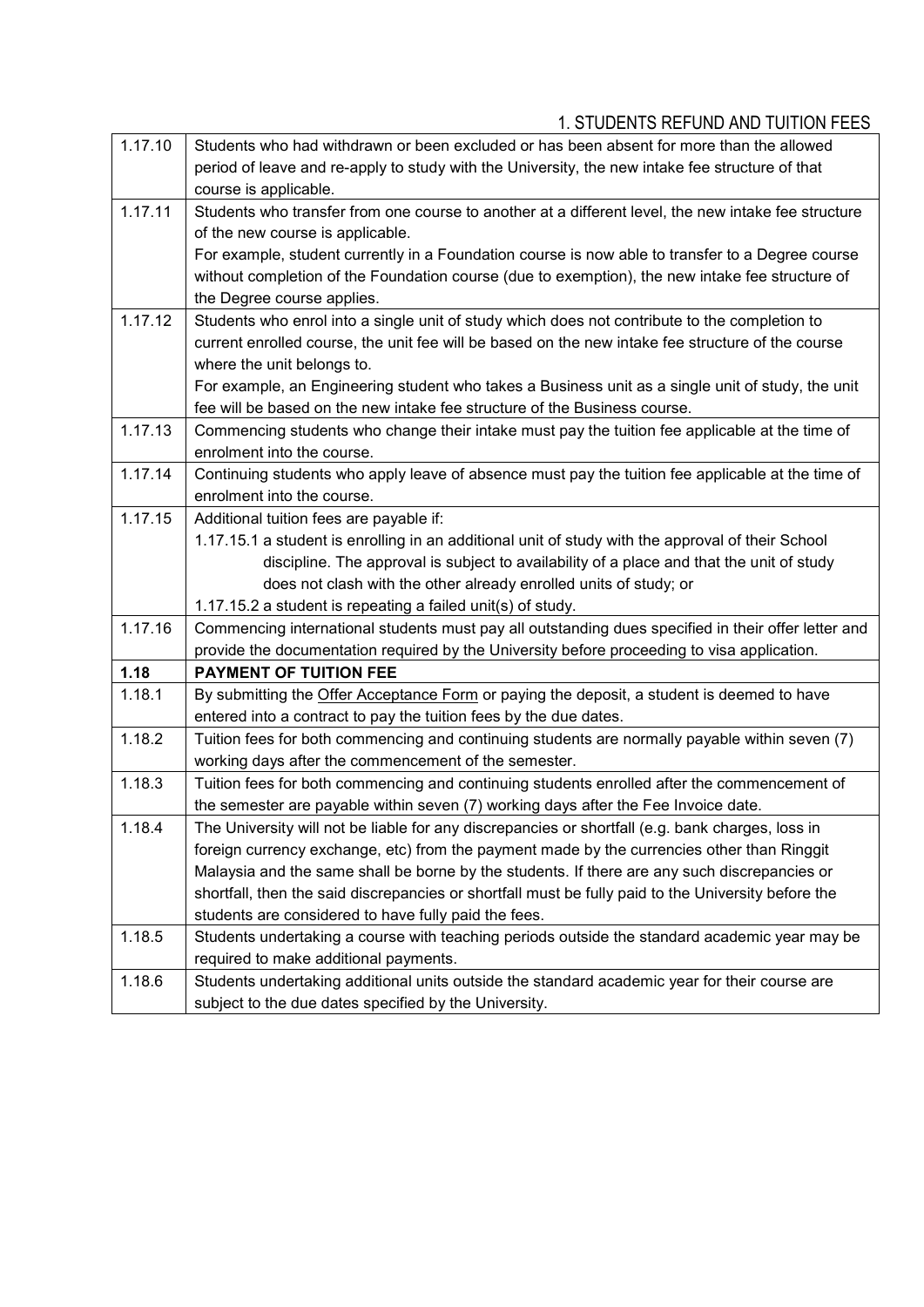| 1.18.7 | Where full payment is not received by the due date, penalties are payable and one or all of the |                                                                                                        |  |
|--------|-------------------------------------------------------------------------------------------------|--------------------------------------------------------------------------------------------------------|--|
|        | following may occur:                                                                            |                                                                                                        |  |
|        | 1.18.7.1                                                                                        | The student's enrolment will be cancelled. For international students, IDM will be                     |  |
|        |                                                                                                 | informed of the enrolment cancellation, which may result in the student's visa                         |  |
|        |                                                                                                 | being cancelled.                                                                                       |  |
|        | 1.18.7.2                                                                                        | Student access to university facilities will be blocked.                                               |  |
|        | 1.18.7.3                                                                                        | The student will not be permitted to sit for examinations.                                             |  |
|        | 1.18.7.4                                                                                        | The student's official results and award will be withheld.                                             |  |
|        | 1.18.7.5                                                                                        | The student will not be permitted to re-enroll at the University.                                      |  |
|        | 1.18.7.6                                                                                        | A re-enrolment penalty, in addition to the late payment penalty, will apply.                           |  |
|        | 1.18.7.7                                                                                        | Student will only be allowed to re-enrol after paying the outstanding fee including                    |  |
|        |                                                                                                 | the late payment and re-enrolment penalties.                                                           |  |
| 1.18.8 | Students who fail to pay their tuition fees by the due dates because they did not receive their |                                                                                                        |  |
|        |                                                                                                 | Enrolment Summary and Fee Invoice will not be exempted from the provisions in this section. It is      |  |
|        |                                                                                                 | the student's responsibility to ensure that they familiarise themselves with the payment due dates     |  |
|        |                                                                                                 | set and check their electronic correspondence with the University.                                     |  |
| 1.18.9 |                                                                                                 | Students receiving financial aid may be granted special arrangements by the University.                |  |
| 1.19   |                                                                                                 | <b>EXTENSION OF PAYMENT</b>                                                                            |  |
|        |                                                                                                 | Continuing students whose financial position has been affected by circumstances beyond their           |  |
|        |                                                                                                 | control may apply to extend the due date of payment. The application must be made in writing to        |  |
|        |                                                                                                 | the Director, FBA, prior to the due date and accompanied by evidence of financial hardship. Fee        |  |
|        |                                                                                                 | extensions will only be granted in exceptional circumstances.                                          |  |
| 1.20   |                                                                                                 | <b>REPEATING UNITS OF STUDY</b>                                                                        |  |
| 1.20.1 |                                                                                                 | Students who repeat units of study must do so at full cost for each of the repeated unit.              |  |
| 1.20.2 |                                                                                                 | Repeating units of study is not automatic and is subject to the University's progression               |  |
|        |                                                                                                 | requirements. Restrictions apply to international students holding student visas extending the         |  |
|        | duration of their course.                                                                       |                                                                                                        |  |
| 1.21   | <b>FINANCIAL AIDS</b>                                                                           |                                                                                                        |  |
| 1.21.1 |                                                                                                 | Students on financial aid are required to maintain academic standards and comply with any other        |  |
|        |                                                                                                 | conditions in accordance with the terms of the aid, otherwise the aid may be cancelled.                |  |
| 1.21.2 |                                                                                                 | Where two or more scholarships have been offered to a student, only the scholarship of greater         |  |
|        |                                                                                                 | value will be applied to the student's tuition fee. A student is only entitled to one scholarship from |  |
|        | any organisation.                                                                               |                                                                                                        |  |
| 1.21.3 |                                                                                                 | Students on financial aid other than a scholarship from the University, who wish the University to     |  |
|        |                                                                                                 | invoice their sponsor for tuition fees must provide the University with an official letter from their  |  |
|        | sponsor confirming:                                                                             |                                                                                                        |  |
|        |                                                                                                 | 1.21.3.1 what costs incurred by the student are to be invoiced.                                        |  |
|        |                                                                                                 | 1.21.3.2 the duration of the scholarship                                                               |  |
|        | invoices.                                                                                       | 1.21.3.3 the student's personal details as well as the contact person and address for sending the      |  |
|        |                                                                                                 | Upon receipt of the letter, the University will invoice the student's sponsor directly for teaching    |  |
|        | periods thereafter.                                                                             |                                                                                                        |  |
| 1.21.4 |                                                                                                 | Where a student's financial aid does not cover the entire tuition fee payable for a teaching period,   |  |
|        |                                                                                                 | the student remains liable for any unpaid amount by the specified due dates.                           |  |
| 1.22   |                                                                                                 | STUDENT EXCHANGE - OUTGOING                                                                            |  |
| 1.22.1 |                                                                                                 | Students intending to participate in a Student Exchange program must pay all tuition fees (in          |  |
|        |                                                                                                 | Ringgit Malaysia), including health & medical insurance fee (if applicable) due for the total duration |  |
|        |                                                                                                 | of the exchange to the University in advance prior to leaving for exchange.                            |  |
|        |                                                                                                 |                                                                                                        |  |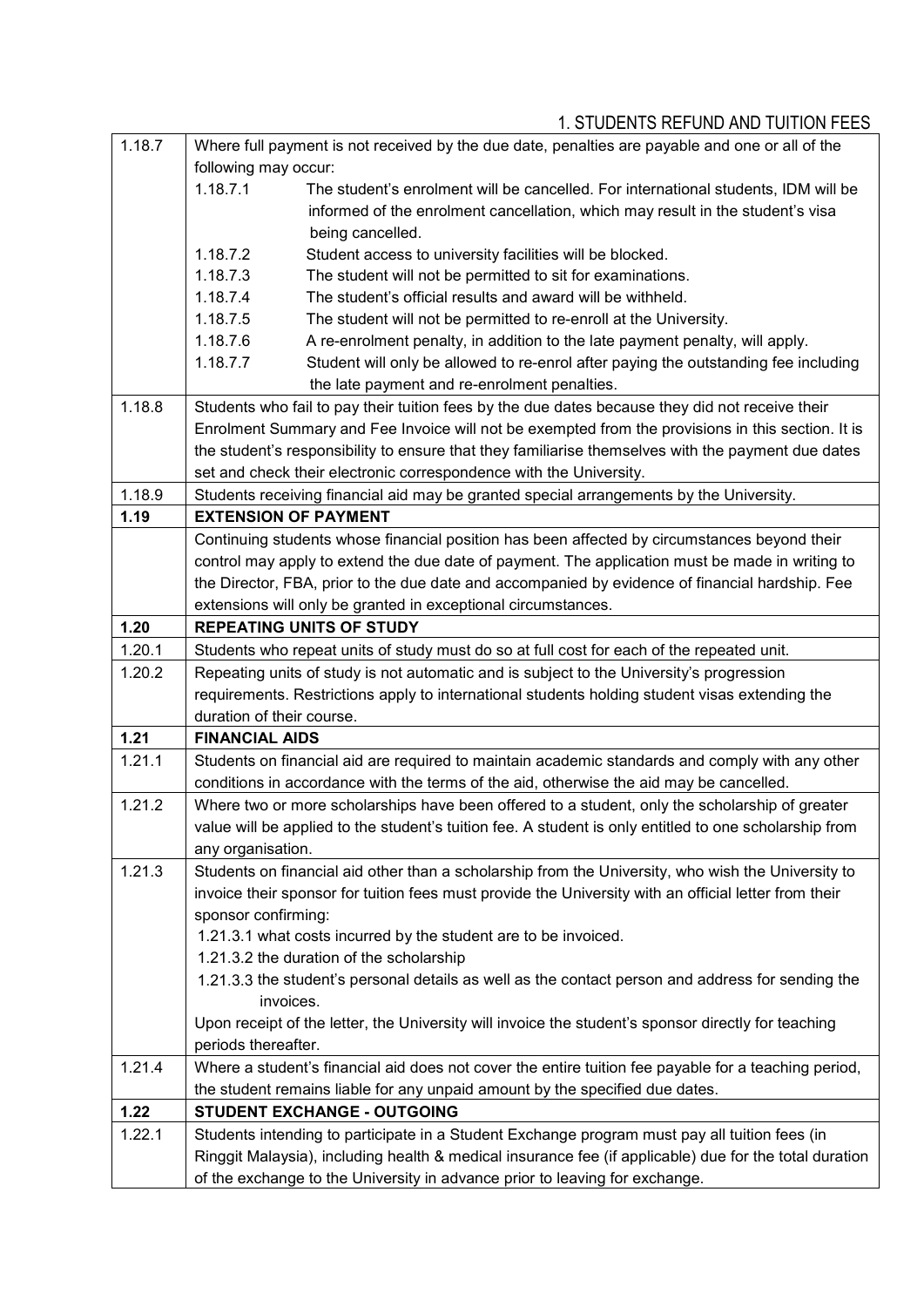# **GLOSSARY**

| <b>Word/Term</b>            | <b>Definition</b>                                                              |
|-----------------------------|--------------------------------------------------------------------------------|
| Commencement of a course    | The official semester commencement date shall be deemed to be the date         |
|                             | of commencement of the MPU course or the core course whichever is              |
|                             | earlier. Where applicable, the commencement of a course also includes          |
|                             | course offered in the summer/winter term.                                      |
| <b>Commencing Students</b>  | Students commencing a new course                                               |
| <b>Continuing Students</b>  | Students who are continuing to enrol in a course in which they have            |
|                             | previously been enrolled                                                       |
| Director, FBA               | Means the Director, FBA appointed by Board of Directors to oversee             |
|                             | financial and business analysis matters at Swinburne Sarawak and directly      |
|                             | reports to the Deputy Vice-Chancellor / Chief Executive Officer and Finance    |
|                             | Committee but indirectly to the Board of Directors and Swinburne Sarawak       |
|                             | Council.                                                                       |
| <b>Electives Plus</b>       | Electives Plus gives students options to broaden their career skills and       |
|                             | strengthen their employability by selecting from units outside their course    |
|                             | discipline. It is an initiative aimed at integrating career skills development |
|                             | into the undergraduate curriculum.                                             |
| <b>Enrolled Student</b>     | A student who has enrolled with Swinburne University of Technology             |
|                             | Sarawak Campus and has paid some or all fees and charges as stipulated         |
|                             | by the University. A student who has not enrolled with the University but      |
|                             | has paid some or all fees and charges is deemed to have enrolled.              |
| <b>FBA</b>                  | <b>Finance and Business Analysis</b>                                           |
| <b>Financial Aids</b>       | Collectively means Scholarship, Study Loan and Instalment Payment Plan         |
| <b>IDM</b>                  | Immigration Department of Malaysia                                             |
| Intake fee structure        | Will determinate which tuition fee a student naturally falls into              |
| International deposit       | The deposit sum required as security for the guarantee that the                |
|                             | international student to whom the student pass is issued will comply with      |
|                             | the provisions of the Ordinance and of any regulations made under, and         |
|                             | with any conditions imposed in respect of, or instructions endorsed on the     |
|                             | student pass, as required/prescribed by Regulation 18 of the Immigration       |
|                             | Regulations, 1963.                                                             |
| JANM                        | Jabatan Akauntan Negara Malaysia                                               |
| Long semester               | Teaching period of twelve (12) weeks and above                                 |
| <b>MPU</b>                  | Mata Pelajaran Umum                                                            |
| <b>MSR</b>                  | Marketing & Student Recruitment                                                |
| Professional<br>Accounting  | Collectively for Association of Chartered Certified Accountants, UK (ACCA)     |
| Course                      | and Certified Practising Accountants, Australia (CPA).                         |
| Scholarship                 | Financial aid given by Swinburne or sponsor which the student is not           |
|                             | required to repay.                                                             |
| Short semester              | Teaching period less than twelve (12) weeks.                                   |
| Student Exchange - Outgoing | Undergraduate students enrolled at the University undertaking a student        |
|                             | exchange program at Swinburne University of Technology, Melbourne              |
|                             | (SUTM) or at any of its partner institutions.                                  |